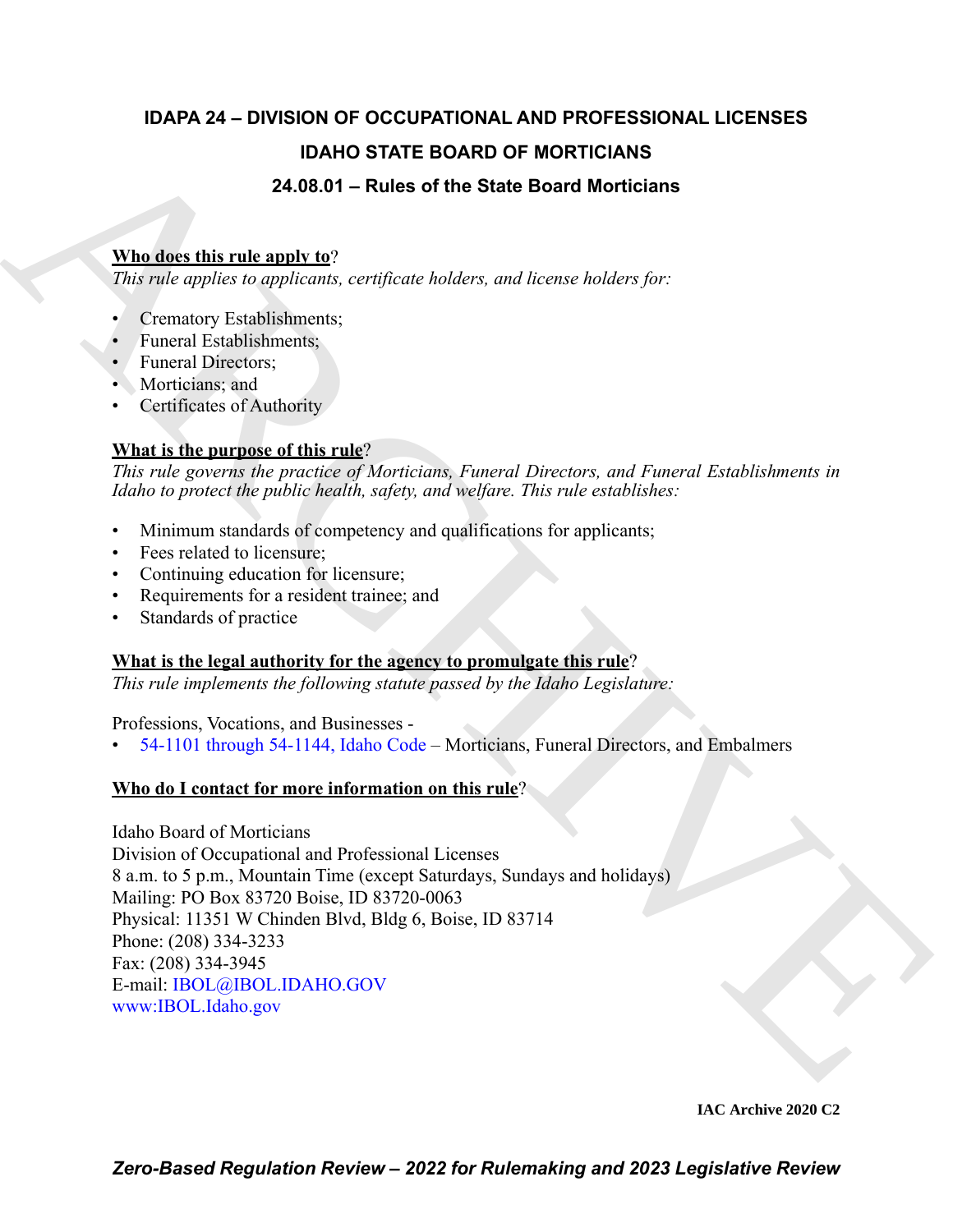# **Table of Contents**

#### 24.08.01 - Rules of the State Board of Morticians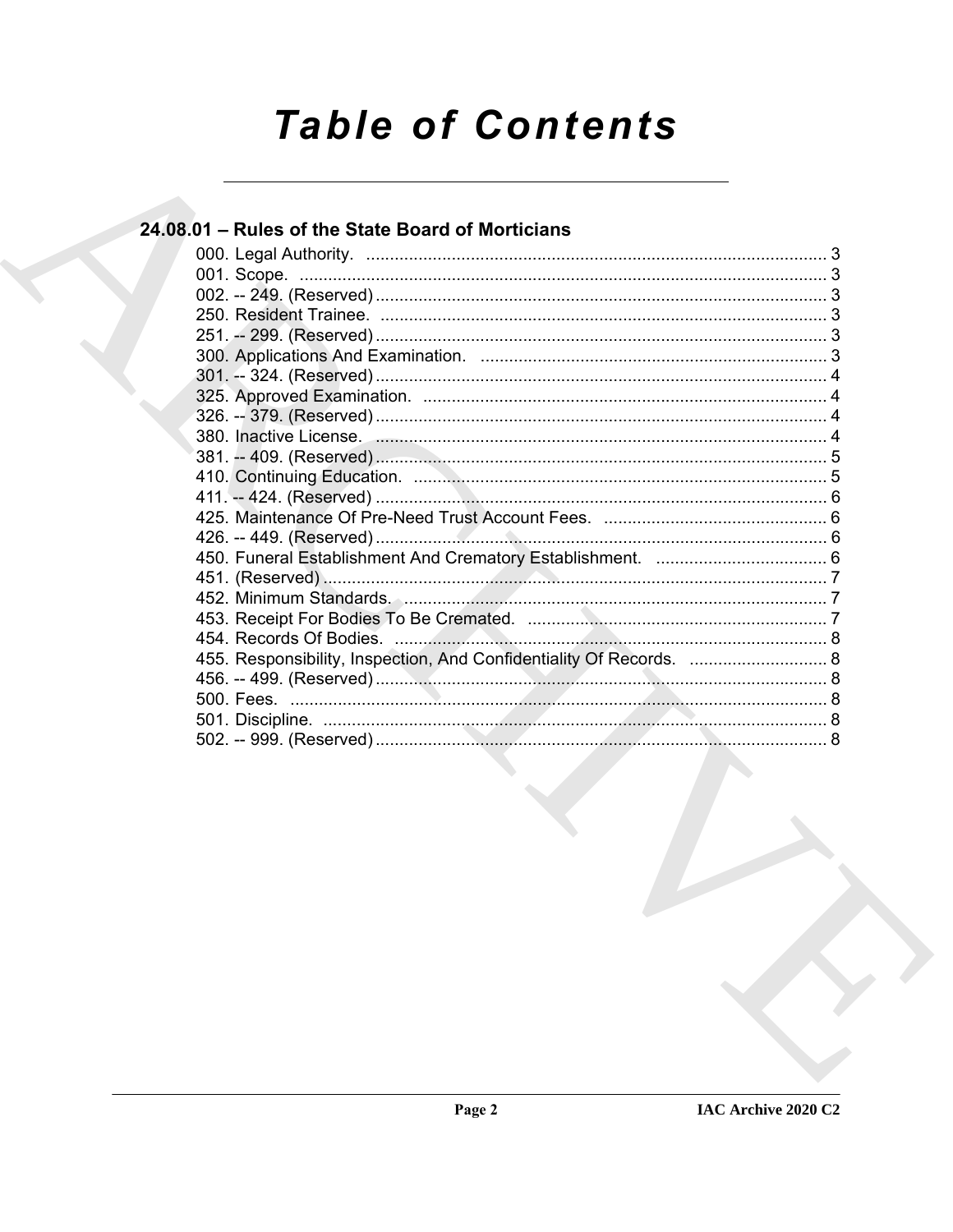#### <span id="page-2-8"></span>**24.08.01 – RULES OF THE STATE BOARD OF MORTICIANS**

<span id="page-2-0"></span>

| 000.                           | LEGAL AUTHORITY.<br>The following rules are promulgated pursuant to Section 54-1106 and 54-1107, Idaho Code.                                                                                                                                                                                                                                                                                                                                                             | $(7-1-21)T$ |
|--------------------------------|--------------------------------------------------------------------------------------------------------------------------------------------------------------------------------------------------------------------------------------------------------------------------------------------------------------------------------------------------------------------------------------------------------------------------------------------------------------------------|-------------|
| 001.<br><b>SCOPE.</b>          | These rules govern the practice of morticians, funeral directors, and funeral establishments in Idaho.                                                                                                                                                                                                                                                                                                                                                                   | $(7-1-21)T$ |
| 002. -- 249. (RESERVED)        |                                                                                                                                                                                                                                                                                                                                                                                                                                                                          |             |
| 250.                           | <b>RESIDENT TRAINEE.</b><br>A Resident Trainee is a person who is licensed to train, under the direct and immediate supervision of a sponsoring<br>mortician, to become a licensed mortician or funeral director.                                                                                                                                                                                                                                                        | $(7-1-21)T$ |
| 01.                            | <b>Training Requirements.</b>                                                                                                                                                                                                                                                                                                                                                                                                                                            | $(7-1-21)T$ |
| a.<br>mortician is practicing. | Full-time employment requires that the Resident Trainee be employed for at least thirty-six (36)<br>hours per week for fifty (50) weeks per year within the Idaho mortuary where the Resident Trainee's sponsoring                                                                                                                                                                                                                                                       | $(7-1-21)T$ |
| 1.                             | At least three-fourths (3/4) of the Resident Trainee's training must consist of the sponsoring<br>mortician instructing and demonstrating practices and procedures to increase the Resident Trainee's knowledge of the<br>service performed by a mortician or a funeral director as defined in Chapter 11, Title 54, Idaho Code.                                                                                                                                         | $(7-1-21)T$ |
| 11.                            | For the balance of the required hours, the sponsoring mortician, or his licensed appointee, must be<br>immediately available to consult with the Resident Trainee.                                                                                                                                                                                                                                                                                                       | $(7-1-21)T$ |
| b.                             | All training must occur within Idaho.                                                                                                                                                                                                                                                                                                                                                                                                                                    | $(7-1-21)T$ |
| c.                             | A Resident Trainee shall not sign a death certificate.                                                                                                                                                                                                                                                                                                                                                                                                                   | $(7-1-21)T$ |
| 02.                            | Sponsoring Mortician. A sponsoring mortician must:                                                                                                                                                                                                                                                                                                                                                                                                                       | $(7-1-21)T$ |
| a.                             | Be an Idaho-licensed mortician who practices in Idaho.                                                                                                                                                                                                                                                                                                                                                                                                                   | $(7-1-21)T$ |
| b.                             | Not serve as the sponsoring mortician for more than two (2) "Resident Trainees at any given time."                                                                                                                                                                                                                                                                                                                                                                       | $(7-1-21)T$ |
|                                | Supervise and instruct the Resident Trainee, and provide demonstrations for and consultations to<br>the Resident Trainee, as described in Subsection 250.01, of this rule.                                                                                                                                                                                                                                                                                               | $(7-1-21)T$ |
| d.<br>the report ends.         | Complete and co-sign, with the Resident Trainee, quarterly and final reports. These reports must be<br>completed on forms approved by the Board and document the information described in Subparagraphs 250.04.c. and<br>250.04.d., of this rule. The sponsoring mortician must promptly submit a report after the period of time covered by                                                                                                                             | $(7-1-21)T$ |
| e.                             | Promptly notify the Board in writing if a Resident Trainee's training is terminated, including<br>termination due to interruption as specified in Subsection 250.05, of this rule and submit a final report documenting<br>training up to the termination date.                                                                                                                                                                                                          | $(7-1-21)T$ |
| 03.                            | Eligibility to Be Licensed. For purposes of accounting for total cumulative training as a Resident<br>Trainee, the sponsoring mortician must notify the Division at the beginning and termination of the training period.<br>When a Resident Trainee completes training, the Resident Trainee must complete the remaining qualifications for<br>licensure as a mortician or funeral director within the following three (3) years or show good reason for further delay. | $(7-1-21)T$ |
| 251. -- 299. (RESERVED)        |                                                                                                                                                                                                                                                                                                                                                                                                                                                                          |             |
| 300.<br>Idaho Code.            | APPLICATIONS AND EXAMINATION.<br>In order to be admitted to the examination, the applicant must submit a completed application on forms provided by<br>the Division and provide all requested documentation including proof of having completed the training period as<br>prescribed by law and these rules, and meet the specific requirements for license as set forth in Section 54-1109 of the                                                                       | $(7-1-21)T$ |

#### <span id="page-2-3"></span><span id="page-2-2"></span><span id="page-2-1"></span>**002. -- 249. (RESERVED)**

#### <span id="page-2-12"></span><span id="page-2-9"></span><span id="page-2-4"></span>**250. RESIDENT TRAINEE.**

| b. | All training must occur within Idaho. |  |  | $(7-1-21)T$ |
|----|---------------------------------------|--|--|-------------|
|----|---------------------------------------|--|--|-------------|

- <span id="page-2-11"></span>**a.** Be an Idaho-licensed mortician who practices in Idaho. (7-1-21) T
- **b.** Not serve as the sponsoring mortician for more than two (2) "Resident Trainees at any given time."  $(7-1-21)T$

#### <span id="page-2-10"></span><span id="page-2-5"></span>**251. -- 299. (RESERVED)**

#### <span id="page-2-7"></span><span id="page-2-6"></span>**300. APPLICATIONS AND EXAMINATION.**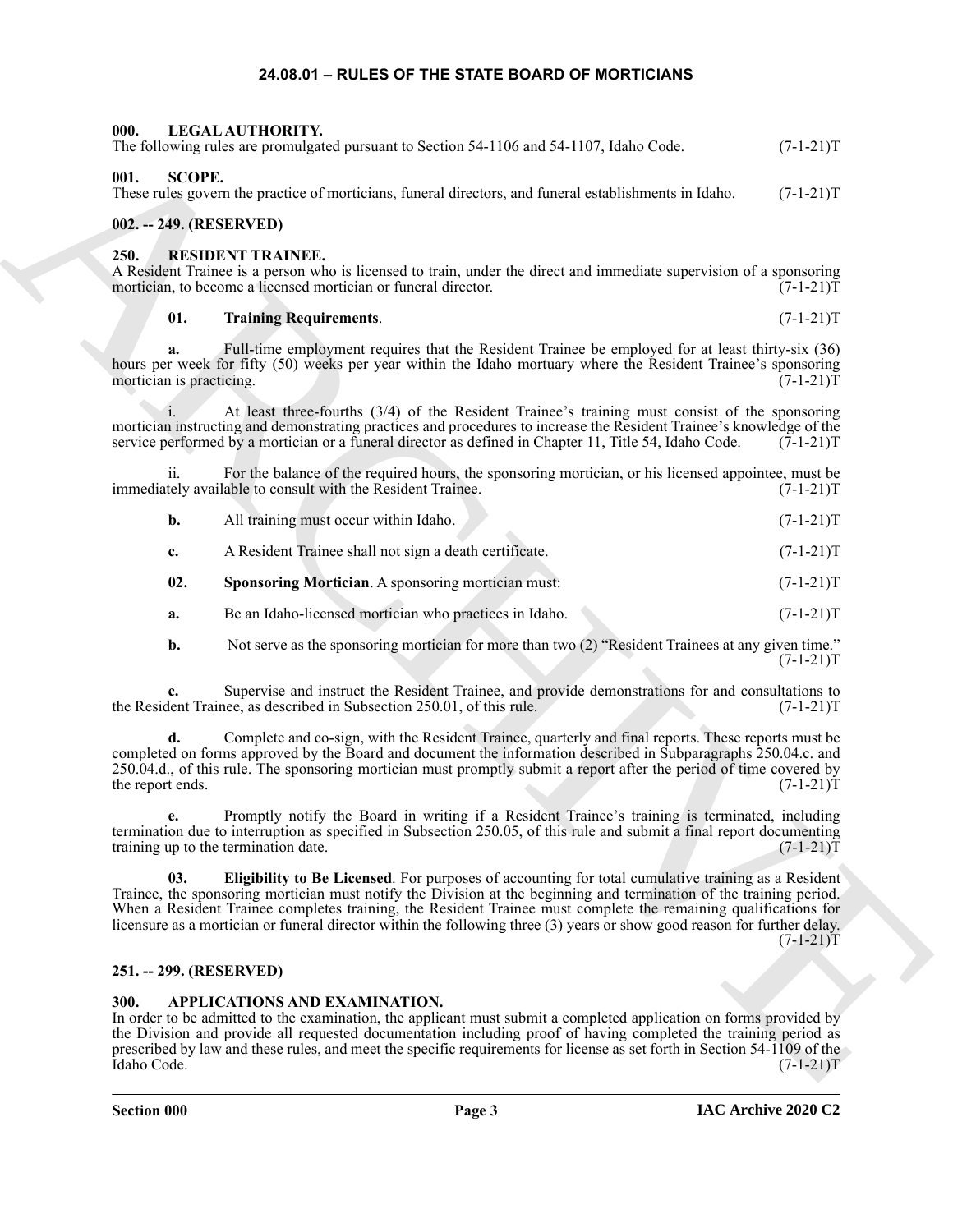#### <span id="page-3-0"></span>**301. -- 324. (RESERVED)**

#### <span id="page-3-4"></span><span id="page-3-1"></span>**325. APPROVED EXAMINATION.**

|  |  |  | Applicants for licensure shall successfully pass the examinations set forth below. |  | $(7-1-21)T$ |  |
|--|--|--|------------------------------------------------------------------------------------|--|-------------|--|
|--|--|--|------------------------------------------------------------------------------------|--|-------------|--|

<span id="page-3-7"></span>**01. Mortician Examination**. The Mortician examination shall consist of: (7-1-21)T

**a.** All sections of the International Conference of Funeral Service Examining Board's National Board Examination; and (7-1-21)T

**b.** The examination of the laws and rules of the state of Idaho relating to the care, disinfection, preservation, burial, transportation, or other final disposition of human remains; and the rules of the Department of Health and Welfare relating to infectious diseases and quarantine. (7-1-21)T

<span id="page-3-5"></span>**02. Funeral Director**. The funeral director examination shall consist of: (7-1-21)T

**a.** The Arts section of the State Based Examination conducted by the International Conference of Funeral Service Examination Board; and (7-1-21)T

<span id="page-3-6"></span>**b.** The examination of the laws and rules of the state of Idaho relating to the care, disinfection, preservation, burial, transportation, or other final disposition of human remains; and the rules of the Department of Health and Welfare relating to infectious diseases and quarantine. (7-1-21) Health and Welfare relating to infectious diseases and quarantine.

**EVALUATION: FACTOR CONTROL Reading Control in the State Board of Modelships**<br>
MILES 23. **APPROVED EXAMENTION:**<br>
APPROVED EXAMENTION:<br>
APPROVED EXAMENTION:<br>
APPROVED EXAMENTION:<br> **APPROVED EXAMENTION:**<br> **APPROVED EXAM 03. Grading**. The required average grade to pass the examination is seventy-five percent (75%). Provided further, that where the applicant has a score of less than seventy percent (70%) in one (1) or more subjects, such applicant shall not be passed, notwithstanding that his average mark may be higher than seventy-five percent (75%), however, should the applicant apply for reexamination he may, by board approval, be required to retake only that portion of the examination which he failed in previous examination.  $(7-1-21)$ T

#### <span id="page-3-2"></span>**326. -- 379. (RESERVED)**

#### <span id="page-3-8"></span><span id="page-3-3"></span>**380. INACTIVE LICENSE.**

**01. Request for Inactive License**. Persons holding an unrestricted mortician or funeral director license in this state may apply for inactive status by making written application to the Board on a form prescribed by the Board and paying the established fee. (7-1-21) Board and paying the established fee.

#### <span id="page-3-10"></span><span id="page-3-9"></span>**02. Inactive License Status**. (7-1-21)T

**a.** If a licensee holds a certificate of authority and places their license on inactive status, their certificate of authority expires as of the date their license becomes inactive. (7-1-21)T

**b.** All continuing education requirements will be waived for any year or portion thereof that a licensee s an inactive license and is not actively practicing or supervising in Idaho.  $(7-1-21)$ maintains an inactive license and is not actively practicing or supervising in Idaho.

<span id="page-3-11"></span>**03. Return to Active License Status**. An inactive license holder may convert from inactive to active license status by: (7-1-21)T

**a.** Providing documentation to the Board showing successful completion within the previous twelve this of the continuing education requirements for renewal of an active license; and  $(7-1-21)$  $(12)$  months of the continuing education requirements for renewal of an active license; and

**b.** Paying a fee equivalent to the difference between the current inactive fee and the active renewal  $(7-1-21)$ T fee.  $(7-1-21)T$ 

**c.** An inactive licensee who held a certificate of authority at the time their license became inactive who returns to active license status pursuant to this rule may be reissued a certificate of authority by paying the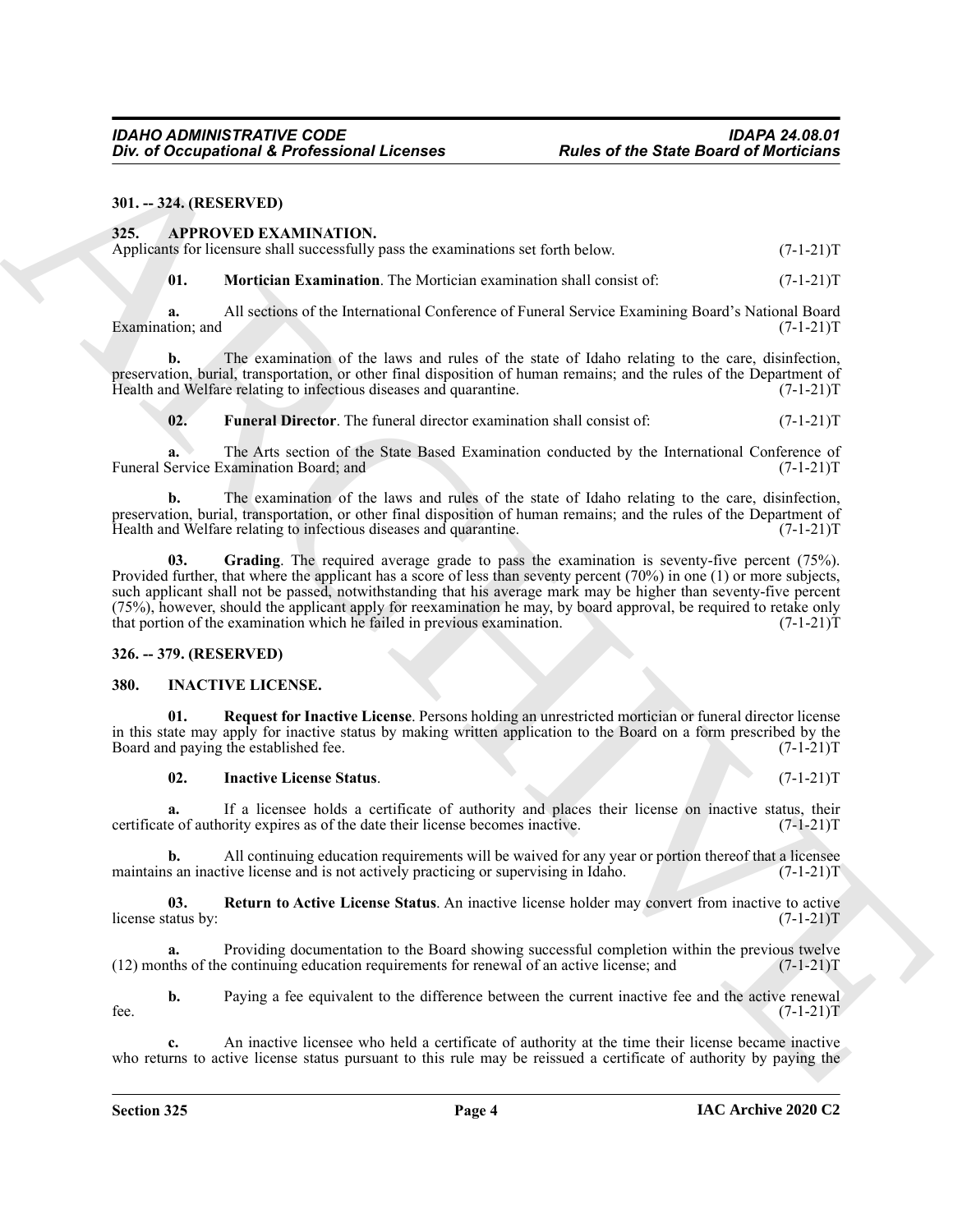renewal fee for the certificate of authority. (7-1-21)T

#### <span id="page-4-0"></span>**381. -- 409. (RESERVED)**

#### <span id="page-4-3"></span><span id="page-4-2"></span><span id="page-4-1"></span>**410. CONTINUING EDUCATION.**

**01. Continuing Education (CE) Requirement**. Each Idaho licensed mortician and funeral director must successfully complete a minimum of eight (8) hours of continuing education annually for license renewal.

 $(7-1-21)T$ 

**a.** Each licensee must certify on their renewal application form that compliance with the annual CE requirements has been met during the previous twelve (12) months. The Board may conduct such continuing education audits and require verification of attendance as deemed necessary to ensure compliance with the CE requirements. (7-1-21)T

**b.** A licensee is considered to have satisfied the CE requirements for the first renewal of the initial  $(7-1-21)$  $l$  (7-1-21)T

<span id="page-4-4"></span>**c.** Prior to reinstatement of a license lapsed, canceled, or otherwise non-renewed for less than five (5) years, the applicant must provide proof of attendance of eight (8) hours of continuing education for the previous twelve  $(12)$  months.  $(7-1-21)$ twelve  $(12)$  months.

The definition of the contents of the contents of the State Board of Moritimes<br>
Archives the contents of the contents of the contents of the contents of the contents of the contents of the contents of the contents of the **02. Credit**. Continuing education credit will only be given for actual time in attendance or for the time spent participating in the educational activity. One (1) hour of continuing education is equal to sixty (60) minutes. Courses taken by correspondence or by computer on-line may be approved for continuing education if the courses require an exam or other proof of successful completion. Only four (4) hours of the required continuing education may be from correspondence, computer on-line, or self-study in each renewal period. The remaining hours must be in an interactive setting that provides the opportunity for participants to communicate directly with the instructor. Each licensee must maintain proof of attendance or successful completion documentation of all continuing education courses for a period of three (3) years.  $(7-1-21)$ T

**a.** A licensee may carryover a maximum of eight (8) hours of continuing education to meet the next year's continuing education requirement. Only four (4) hours may be carried over from correspondence, computer online, or self-study. (7-1-21)T

<span id="page-4-5"></span>**03. Providers/Sponsors/Subjects of Continuing Education**. The continuing education must be provided by a college or university, a national or state association, trade group, or other person or entity approved by the Board and must be germane to the license held. Continuing education may include, but shall not be limited to, the following subject areas: (7-1-21)T

**a.** Public Health and Technical. This includes, but is not limited to, embalming, restorative art, after care, organ procurement, sanitation, and infection control. (7-1-21)T

**b.** Business Management. This includes, but is not limited to, computer application, marketing, l'ananagement, accounting, or comparable subjects. (7-1-21) personnel management, accounting, or comparable subjects.

**c.** Social Science. This includes, but is not limited to, communication skills (both written and oral), sociological factors, counseling, grief psychology, funeral customs, or comparable subjects.  $(7-1-21)$ T

**d.** Legal, Ethical, Regulatory. This includes, but is not limited to, OSHA (Occupational Safety and Health Association), FTC (Federal Trade Commission), ethical issues, legal interpretations, or comparable subjects.  $(7-1-21)T$ 

<span id="page-4-6"></span>**04. Verification of Attendance**. Each licensee must maintain verification of attendance by securing authorized signatures or other documentation from the course instructors or sponsoring institution substantiating any and all hours attended by the licensee.  $(7-1-21)$ T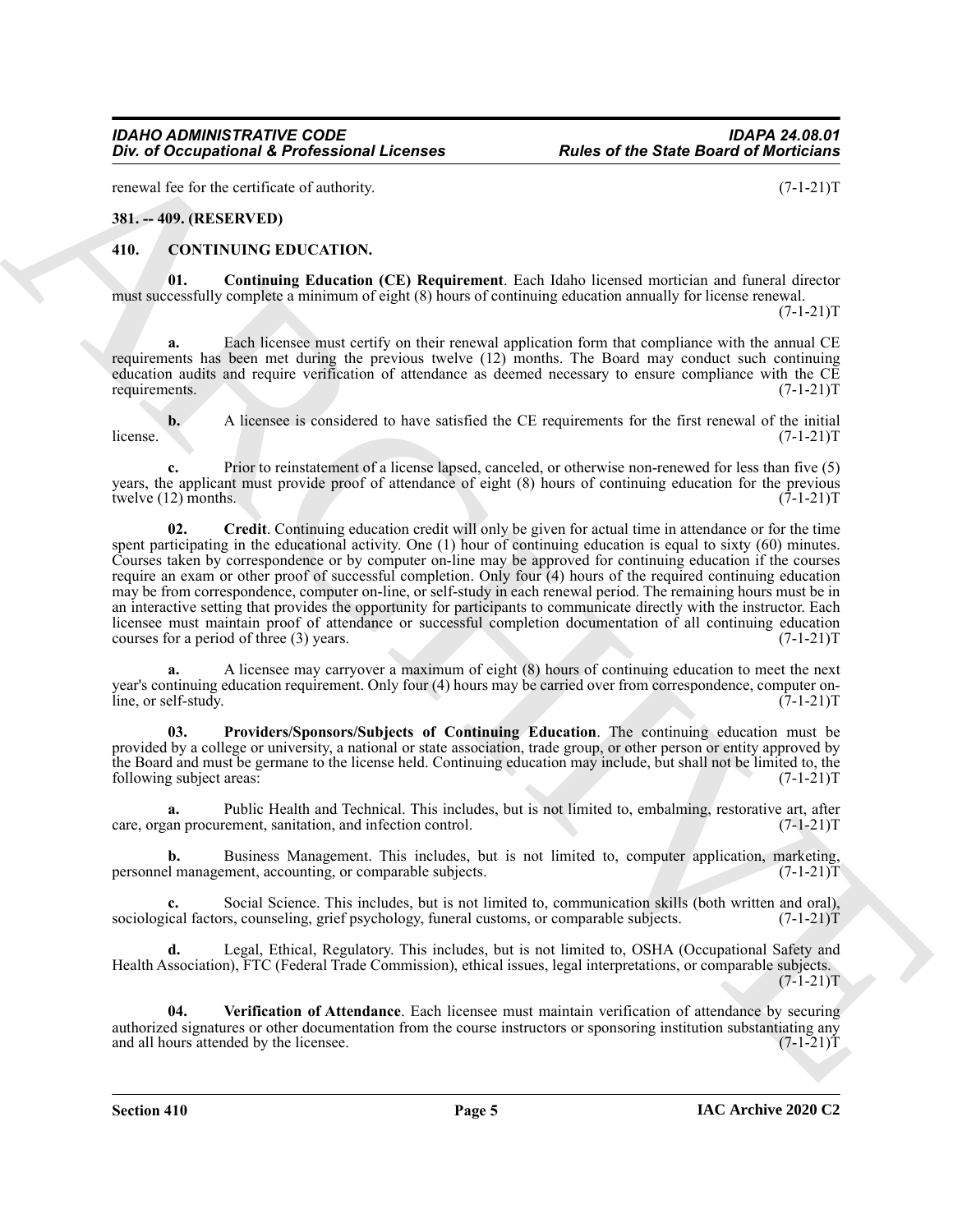#### *IDAHO ADMINISTRATIVE CODE IDAPA 24.08.01* **Div. of Occupational & Professional Licenses**

<span id="page-5-4"></span>**05. Failure to Fulfill the Continuing Education Requirements**. The license will not be renewed for a licensee who fails to certify compliance with CE requirements. A licensee who makes a false attestation regarding compliance with the CE requirements is subject to disciplinary action by the Board. (7-1-21) compliance with the CE requirements is subject to disciplinary action by the Board.

<span id="page-5-5"></span>**06. Special Exemption**. The Board has authority to make exceptions for reasons of individual hardship, including health or other good cause. Each licensee must provide any information requested by the Board to assist in substantiating hardship cases. This exemption is granted at the sole discretion of the Board. Request for special exemption must be made prior to licensure renewal. (7-1-21) special exemption must be made prior to licensure renewal.

#### <span id="page-5-0"></span>**411. -- 424. (RESERVED)**

#### <span id="page-5-10"></span><span id="page-5-1"></span>**425. MAINTENANCE OF PRE-NEED TRUST ACCOUNT FEES.**

Maintenance of pre-need trust accounts fee. Pursuant to Section 54-1134(4), Idaho Code, a fee not to exceed ten percent (10%) of the annual earned interest income may be charged for maintenance of pre-need trust accounts.

 $(7-1-21)T$ 

#### <span id="page-5-2"></span>**426. -- 449. (RESERVED)**

#### <span id="page-5-6"></span><span id="page-5-3"></span>**450. FUNERAL ESTABLISHMENT AND CREMATORY ESTABLISHMENT.**

Div. of Decomposition of Everybeirant Lebenston Human Incident of the Batter of the Continent Continent Lebenston Human Incident Continent Continent Continent Continent Continent Continent Continent Continent Continent Co Applicants shall submit a board approved application form. All newly licensed establishments and all branch or satellite facilities must meet the same requirements for licensure. A walk-through inspection of the establishment must be arranged and completed within six (6) months of the Board's review of the application or the application will be deemed denied and will be terminated upon a thirty (30) day written notice, unless good cause is demonstrated to the Board. (7-1-21) the Board. (7-1-21)T

<span id="page-5-7"></span>**01.** Change in Ownership or Location. Any change in the ownership or location of a funeral ment shall constitute a new funeral establishment for the purposes of licensure. (7-1-21) establishment shall constitute a new funeral establishment for the purposes of licensure.

**02.** Funeral Establishment. All funeral establishments shall be required to provide each of the following:  $(7-1-21)T$ following: (7-1-21)T

<span id="page-5-8"></span>**a.** An operating room and necessary equipment for embalming;  $(7-1-21)T$ 

**b.** A selection room for caskets and merchandise which may include video, catalogs, and electronic 1 of caskets and merchandise; (7-1-21) depiction of caskets and merchandise;

| A chapel where funeral or other religious ceremonies may be held: and |  | $(7-1-21)T$ |
|-----------------------------------------------------------------------|--|-------------|
|                                                                       |  |             |

<span id="page-5-9"></span>**d.** A room for viewing and visitation. (7-1-21)T

**03. Funeral Firm**. Every funeral firm in the state of Idaho and/or licensee thereof shall give or cause to be given to the person or persons making funeral arrangements or arranging for the disposition of the dead human body at the time of said arrangements and prior to rendering that service or providing that merchandise, a written statement showing to the extent then known the following: (7-1-21) statement showing to the extent then known the following:

**a.** The price of the service that the person or persons have selected and what is included therein.  $(7-1-21)T$ 

**b.** The prices of each of the supplementary items of service and/or merchandise requested.  $(7-1-21)$ T

**c.** The amount involved for each of the items for which the firm will advance monies as an  $\alpha$  accommodation for the family. (7-1-21)T

**d.** The method of payment. (7-1-21)T

**e.** If the quoted price includes a basic component of a funeral or a part thereof which is not desired, edit thereof should be granted. (7-1-21)<sup>T</sup> then a credit thereof should be granted.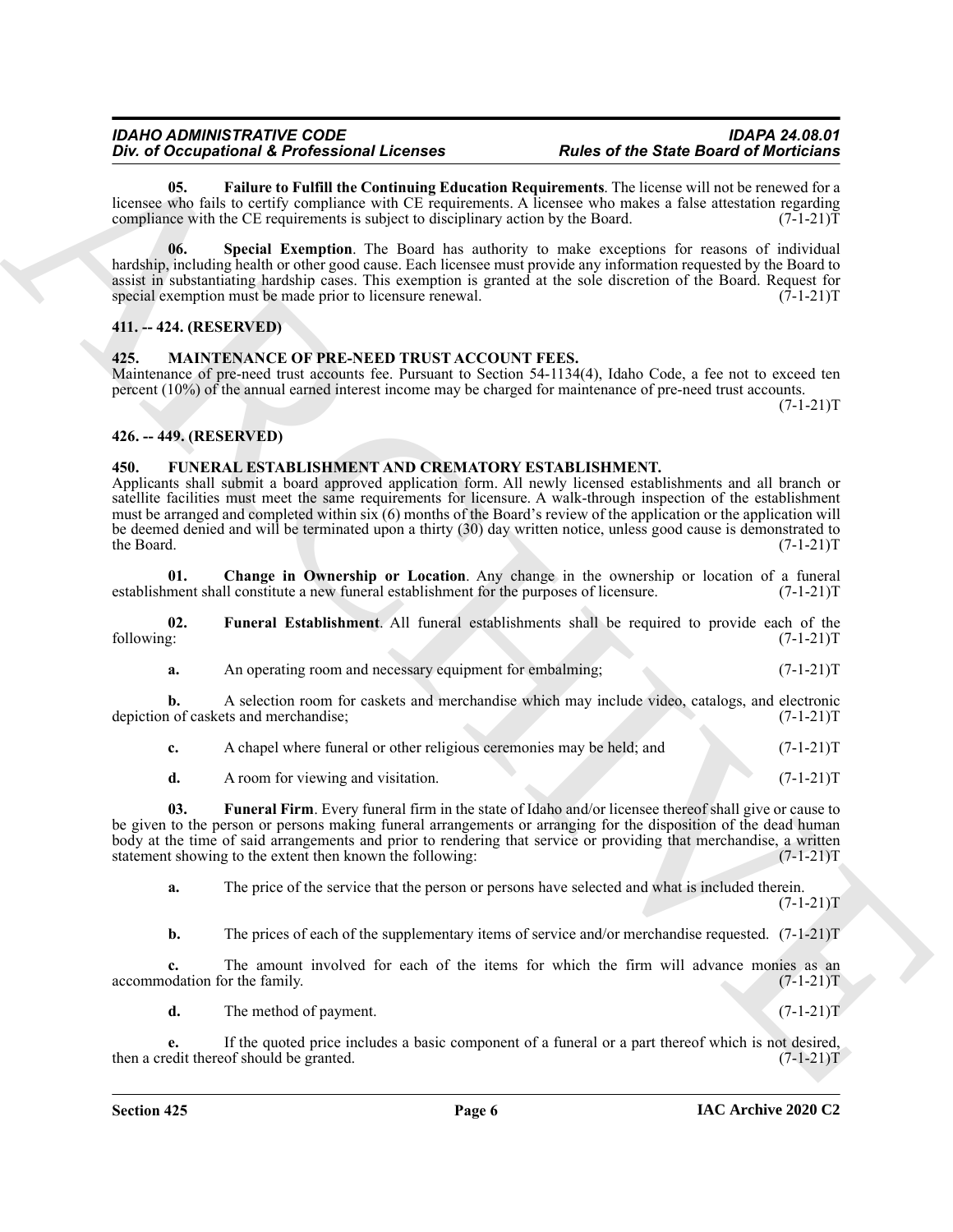#### <span id="page-6-3"></span><span id="page-6-0"></span>**451. (RESERVED)**

#### <span id="page-6-8"></span><span id="page-6-7"></span><span id="page-6-6"></span><span id="page-6-4"></span><span id="page-6-1"></span>**452. MINIMUM STANDARDS.**

#### <span id="page-6-11"></span><span id="page-6-10"></span><span id="page-6-9"></span><span id="page-6-5"></span><span id="page-6-2"></span>**453. RECEIPT FOR BODIES TO BE CREMATED.**

|                         | Div. of Occupational & Professional Licenses                                                                                                     | <b>Rules of the State Board of Morticians</b>                                                                                                                                                                                                                                                                                                                 |
|-------------------------|--------------------------------------------------------------------------------------------------------------------------------------------------|---------------------------------------------------------------------------------------------------------------------------------------------------------------------------------------------------------------------------------------------------------------------------------------------------------------------------------------------------------------|
| 04.<br>following:       |                                                                                                                                                  | Crematory Establishment. All crematory establishments shall be required to provide each of the<br>$(7-1-21)T$                                                                                                                                                                                                                                                 |
|                         |                                                                                                                                                  | Detailed information regarding each retort, specifically documenting that each retort and<br>accompanying equipment is listed by an approved testing agency as listed in the Uniform Fire Code or in the case of<br>alkaline hydrolysis, an appropriate purpose-built vessel with documented validation for sterilization; and (7-1-21)T                      |
| b.                      | or remodeling where the retort is to be located.                                                                                                 | One (1) set of plans approved by the local building department for the proposed new construction<br>$(7-1-21)T$                                                                                                                                                                                                                                               |
| 451.                    | (RESERVED)                                                                                                                                       |                                                                                                                                                                                                                                                                                                                                                               |
| 452.                    | <b>MINIMUM STANDARDS.</b>                                                                                                                        |                                                                                                                                                                                                                                                                                                                                                               |
| 01.                     | operating an alkaline hydrolysis retort.                                                                                                         | <b>Reasonable Sanitation and Safety Required.</b> No license will be issued to operate a funeral<br>establishment or crematory unless it is apparent that the establishment or crematory can and will be operated in a<br>reasonably sanitary and safe manner and that all pertinent federal, state, and local permits have been obtained when<br>$(7-1-21)T$ |
| 02.                     | occurred gives written authorization to cremate the body.                                                                                        | Delay Before Cremation. No dead human body, regardless of cause of death, is to be cremated,<br>nor is actual cremation of such a body to be commenced, unless the county coroner in the county in which the death<br>$(7-1-21)T$                                                                                                                             |
| 03.                     | (36F) or less until buried, cremated, or otherwise disposed of.                                                                                  | <b>Embalming.</b> If a dead human body is to be held longer than twenty-four (24) hours prior to burial,<br>cremation, or other disposition, the body must be either embalmed or refrigerated at thirty-six degrees Fahrenheit<br>$(7-1-21)T$                                                                                                                 |
| 04.                     |                                                                                                                                                  | Casket Not Necessary. It is not necessary for the body to be in a casket for cremation to take place.<br>$(7-1-21)T$                                                                                                                                                                                                                                          |
| a.                      | This is not to be construed to mean that the crematory must cremate without a casket; and                                                        | $(7-1-21)T$                                                                                                                                                                                                                                                                                                                                                   |
| b.<br>sanitary reasons. |                                                                                                                                                  | It will not prevent the operators from developing their own internal requirements for aesthetic or<br>$(7-1-21)T$                                                                                                                                                                                                                                             |
| 453.                    | RECEIPT FOR BODIES TO BE CREMATED.<br>The following must be performed by the operator of a crematory upon receipt of a human body for cremation: | $(7-1-21)T$                                                                                                                                                                                                                                                                                                                                                   |
| 01.                     | agent, or another person who delivers such body to the crematory.                                                                                | Provide a Receipt. A receipt must be delivered to the licensed mortician or funeral director, his<br>$(7-1-21)T$                                                                                                                                                                                                                                              |
| 02.                     | Contents of Receipt. The receipt must show:                                                                                                      | $(7-1-21)T$                                                                                                                                                                                                                                                                                                                                                   |
| a.                      | The name of the decedent whose body was received; and                                                                                            | $(7-1-21)T$                                                                                                                                                                                                                                                                                                                                                   |
| b.                      | The date on which that body was received; and                                                                                                    | $(7-1-21)T$                                                                                                                                                                                                                                                                                                                                                   |
| c.                      | The place where that body was received; and                                                                                                      | $(7-1-21)T$                                                                                                                                                                                                                                                                                                                                                   |
| d.                      |                                                                                                                                                  | The name and address of the funeral establishment from whom that body was received; and<br>$(7-1-21)T$                                                                                                                                                                                                                                                        |
|                         |                                                                                                                                                  | The name and address of the person, or the names and addresses of the persons, if more than one                                                                                                                                                                                                                                                               |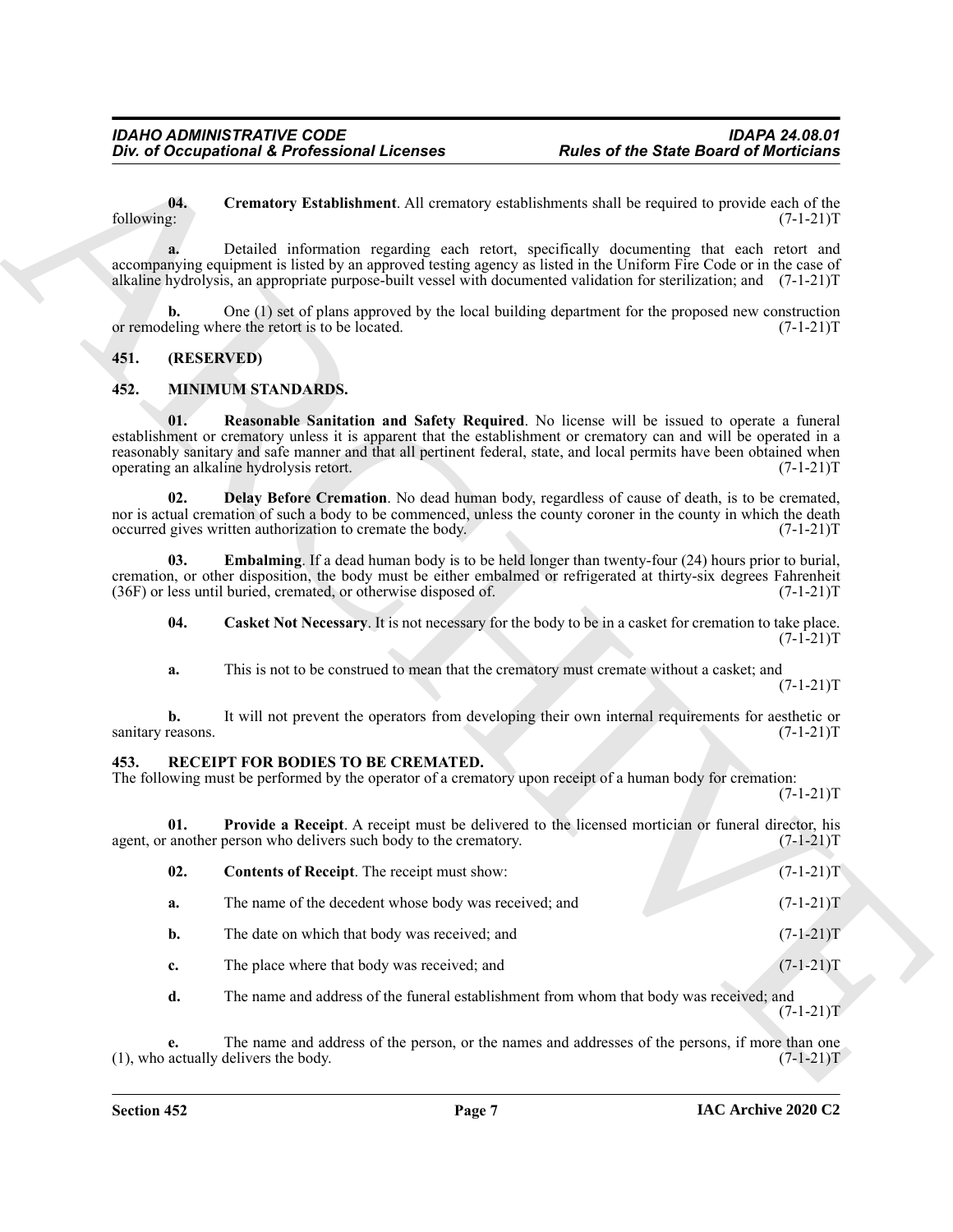#### <span id="page-7-8"></span><span id="page-7-0"></span>**454. RECORDS OF BODIES.**

<span id="page-7-9"></span>

|  | The name of the decedent: and | $(7-1-21)T$ |
|--|-------------------------------|-------------|
|  |                               |             |

| c.             | A statement as to whether or not the body was embalmed; and               | $(7-1-21)T$ |
|----------------|---------------------------------------------------------------------------|-------------|
| d.             | The date of the burial, cremation, or other disposition of that body; and | $(7-1-21)T$ |
| $\mathbf{e}$ . | The subsequent disposal of any cremated remains.                          | $(7-1-21)T$ |

#### <span id="page-7-12"></span><span id="page-7-10"></span><span id="page-7-1"></span>**455. RESPONSIBILITY, INSPECTION, AND CONFIDENTIALITY OF RECORDS.**

#### <span id="page-7-11"></span><span id="page-7-2"></span>**456. -- 499. (RESERVED)**

#### <span id="page-7-7"></span><span id="page-7-3"></span>**500. FEES.**

|      |                                  | Div. of Occupational & Professional Licenses                                                                                                                                                                      | <b>Rules of the State Board of Morticians</b> |             |
|------|----------------------------------|-------------------------------------------------------------------------------------------------------------------------------------------------------------------------------------------------------------------|-----------------------------------------------|-------------|
| 454. | <b>RECORDS OF BODIES.</b>        |                                                                                                                                                                                                                   |                                               |             |
| 01.  |                                  | Content of Record. Each funeral establishment and crematory must maintain a record of each<br>burial, cremation, or other disposition of human remains, disclosing:                                               |                                               | $(7-1-21)T$ |
| a.   |                                  | The name of the decedent; and                                                                                                                                                                                     |                                               | $(7-1-21)T$ |
| b.   |                                  | The name and address of the person, or names and addresses of the persons if more than one (1),<br>authorizing the burial, cremation, or other disposition of that body; and                                      |                                               | $(7-1-21)T$ |
| c.   |                                  | A statement as to whether or not the body was embalmed; and                                                                                                                                                       |                                               | $(7-1-21)T$ |
| d.   |                                  | The date of the burial, cremation, or other disposition of that body; and                                                                                                                                         |                                               | $(7-1-21)T$ |
| e.   |                                  | The subsequent disposal of any cremated remains.                                                                                                                                                                  |                                               | $(7-1-21)T$ |
| 455. |                                  | RESPONSIBILITY, INSPECTION, AND CONFIDENTIALITY OF RECORDS.                                                                                                                                                       |                                               |             |
| 02.  |                                  | Inspection of Records. Records regarding the receipt, burial, cremation, and other disposition of<br>human bodies must be maintained at the funeral establishment and crematory and be open for inspection at any |                                               |             |
|      | 456. -- 499. (RESERVED)<br>FEES. | reasonable time by the Board or its designated representatives.                                                                                                                                                   |                                               | $(7-1-21)T$ |
| 500. |                                  | <b>FEE TYPE</b>                                                                                                                                                                                                   | <b>AMOUNT</b><br>(Not to Exceed)              |             |
|      |                                  | <b>Funeral Director</b>                                                                                                                                                                                           | \$85                                          |             |
|      |                                  | <b>Funeral Establishment</b>                                                                                                                                                                                      | \$125                                         |             |
|      |                                  | <b>Crematory Establishment</b>                                                                                                                                                                                    | \$200                                         |             |
|      |                                  | Mortician                                                                                                                                                                                                         | \$85                                          |             |
|      |                                  | Inactive License                                                                                                                                                                                                  | \$40                                          |             |
|      |                                  | <b>Resident Trainee</b>                                                                                                                                                                                           | \$50                                          |             |
|      |                                  | <b>Application Fee</b>                                                                                                                                                                                            | \$100                                         |             |
|      |                                  | Certificate of Authority                                                                                                                                                                                          | \$50                                          | $(7-1-21)T$ |

#### <span id="page-7-6"></span><span id="page-7-4"></span>**501. DISCIPLINE.**

#### <span id="page-7-5"></span>**502. -- 999. (RESERVED)**